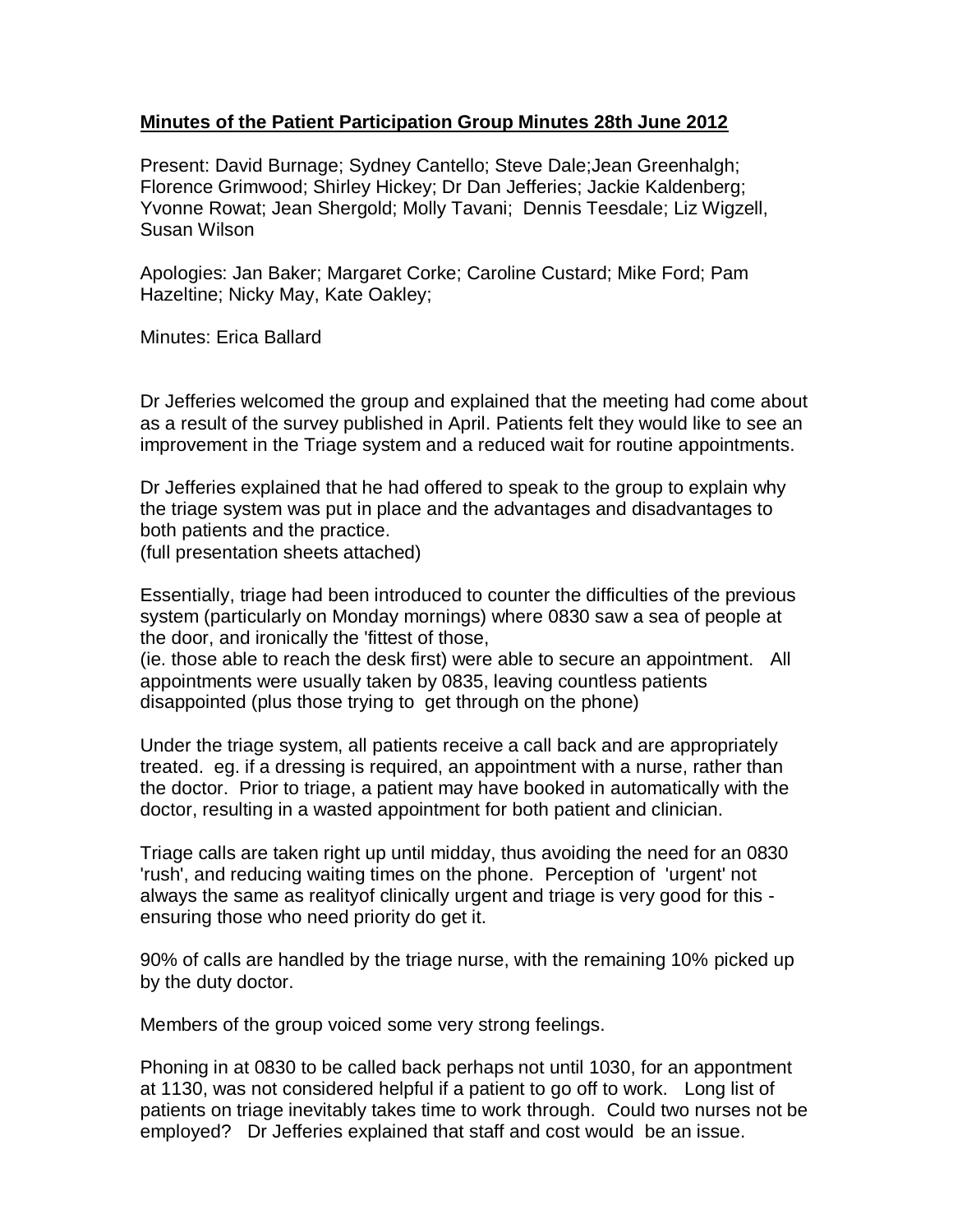Had actively abandoning triage altogether had been considered? Though not set in stone, Dr Jefferies explained that there were no plans to do so. There was a tendency for triage to be blamed for the lack of prebookable appointments - in fact this is not the case. Much worse prior to triage. For example, on a Monday we now have 50/50 triage and prebookable slots. Pre-triage, all of those slots would be solely 'book on the day'.

Currently, 18 appointments per doctor in the morning (a mixture of prebookable and triage) and 12 in the afternoon.

Possibility of continuing triage into the afternoon had been considered (some surgeries do this) Again, staffing would be an issue. Employing a nurse to do triage leaves them less time to do other work. Duty doctor would have the same problem.

Concern was expressed that elderly patients, particularly those on the Park, neither understand nor like triage. Particularly unhappy at relaying their problem to a receptionist, then again to the nurse, and potentially, once more to the doctor. They want to see their own doctor. Dr Jefferies explained that in terms of manning the calls, the receptionist is the starting point. All staff are bound by the same strict rules of confidentiality. One option from the group was for the receptionist to take sufficient detail to enable nurse to book an appointment without having to speak to the patient and ask all over again. Problem is receptionists are not clinical. It was felt that an explanatory advice slip in very simple terms might be of help. Posters/slips explaining how triage works are already available in reception but perhaps something more 'tailored' to elderly patients might bring a more positive response. Two members of the group were willing to produce and/or deliver something suitable. Other members of the group felt vulnerable elderly patients may be better to ask friends/carers to phone instead on their behalf.

Could triage not be replaced with another doctor?

Dr Jefferies explained that a salaried GP would cost £10-12,000 p.a. per session, for 3 hours of appts and paperwork. Need 200 extra patients to pay for that. However, we have started to book our locum GP for an extra 2 sessons a week to help with prebookable appointments.

Surgery funding discussed - per capita cost and global sum - no. of patients. Commissioning about to come in. Future in NHS is very uncertain. Major income based on what GPs do and have to do. For example, bp checks. Need to demonstrate interval between blood pressure checks and what % or patients fall under certain level.

Payment is on justification. However, lowering bp of a 95 year old for example, could lead to fainting and potential broken hip; yet no payment if target not reached!

Perception of 'family GP' no longer the same. No longer adequate time for historical 'pop-ins' and increased number of patients per GP list. Dr Jefferies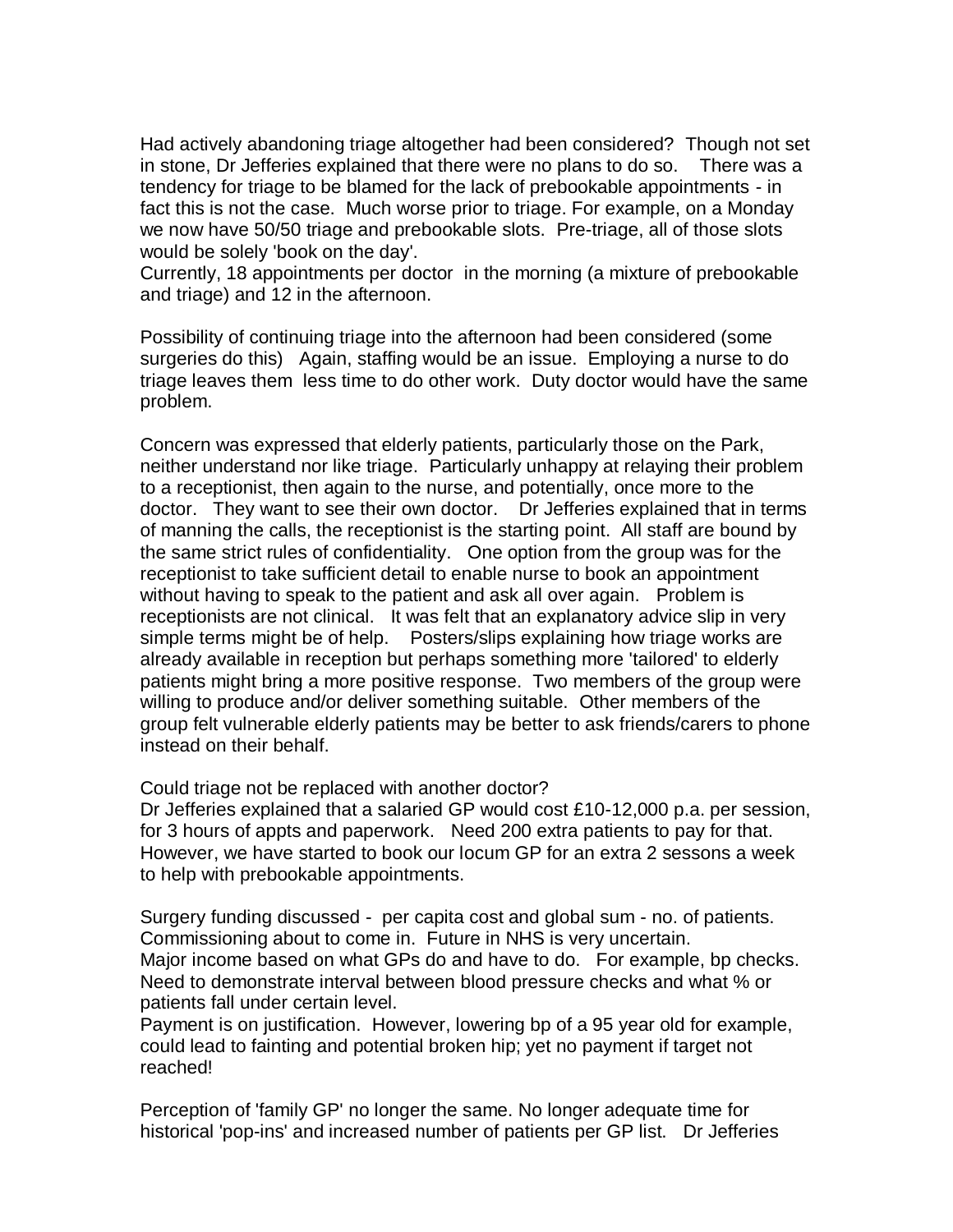was asked what a modern GP's workload actually involved and outlined a typical day - 0815 arrival Monday to Friday; appts; visits; prescriptions; calls; referrals and any other paperwork, plus a Wednesday morning branch surgery in Turners Hill; monthly Saturday surgery and specialist clinic at The Vale every Friday morning. Aside from a Wednesday afternoon, rarely leaves the surgery before 7pm. Workload increasing all the time. Hugely increased admin load in addition to regular 'doctoring'.

eg a letter from the hospital requesting a change of medication can take 15 minutes per patient. More emphasis on prevention and monitoring, in addition to treating new problems.

4 partners currently at Crawley Down, 3 male and one female. As well as appointments at the surgery, weekly branch surgeries are held for outlying areas (Turners Hill on a Wednesday morning; West Hoathly Tuesday and Thursday mornings) and extended hours clinics for commuters (Monday evening and monthly Saturdays) Home visits also available if clinical need, though inevitably, these take more time. To see 3 patients at the surgery would normally take 30 minutes, 3 visits would be 1.5 hours.

New houses popping up all the time. Patient list size has grown substantiallynow approx. 7900.

Average no. of telephone calls guessed at 80-100 per day, probably half of those triage, though test log (about 18 months ago) showed over 1000 calls in the course of a week. Practice growing all the time.

Group feedback was too many patients - not enough doctors! 4-6 weeks for a routine appointment too long to wait. At Moatfield, can see own GP within two days. Patients are moving practice because of this. Dr Jefferies explained very difficult to match up appointments with ever-growing demand. More appointment time also needed for preventative care. Once a week, he and Erica go through the appointments to maximise available slots. Also dscussed every Friday at the Health Centre Practice Meeting (Practice Manager and the GPs)

Moatfield have more GPs and more nursing staff. Also tend to rely more on registrars (less experienced doctors)

Issue was also raised of patients who fail to keep appointments - over 19 hours a month of wasted clinical time. What sanctions are in place to deal with this? Charging patients not really an option in the NHS (private practices do impose 'fines'). Consideration to be given as to whether a letter should be sent, particularly for repeat offenders. Sending text reminders for appointments (done manually or by automated system) was also discussed though could be heavy cost implications. Could an 'opt-in' be looked at for patients,for those willing to pay to get a text?